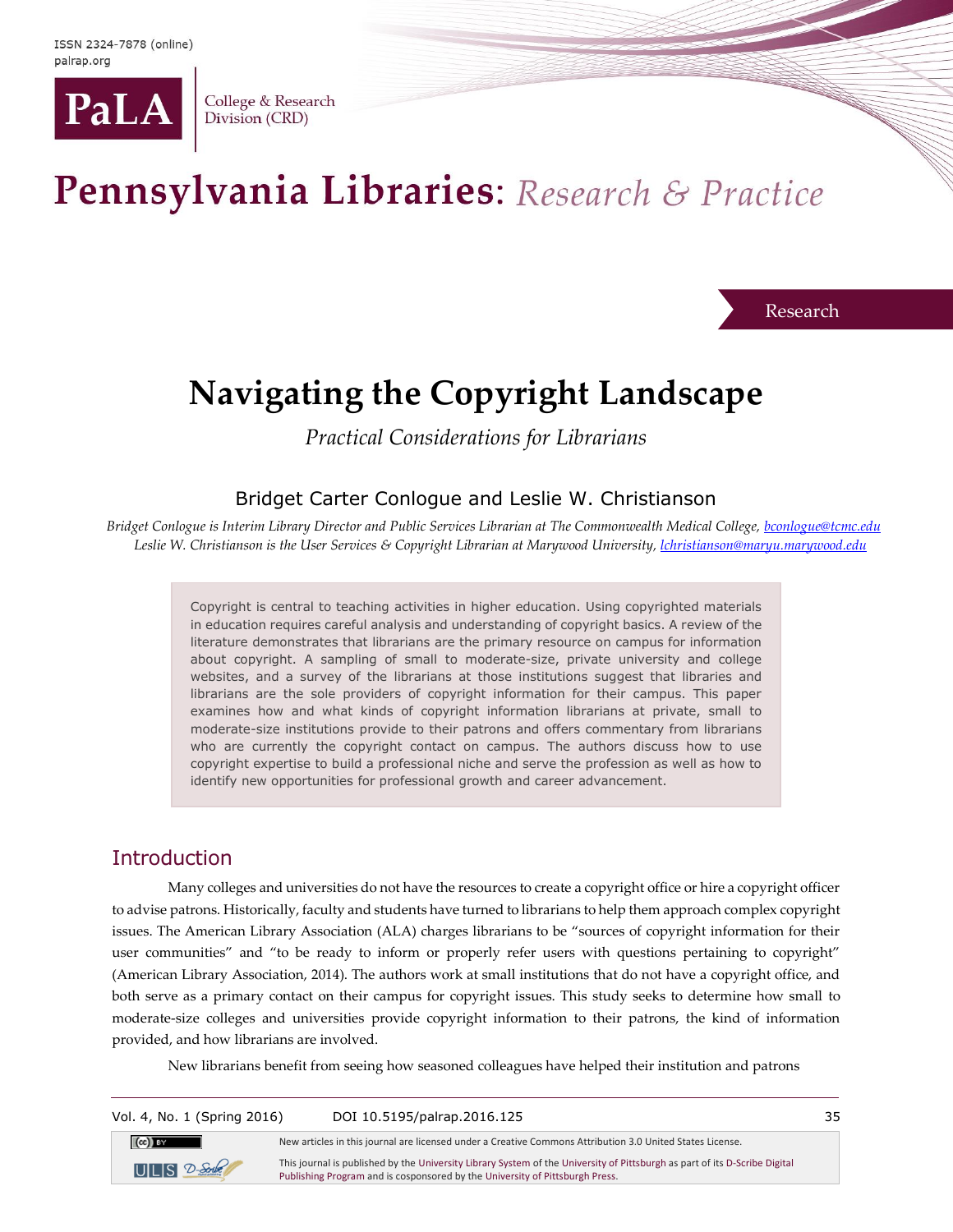navigate copyright issues and how these issues are addressed on campus. They must learn how others have developed a solid, general understanding of copyright law and kept abreast of major issues that affect academic institutions. Librarians serving as copyright consultants are becoming increasingly important with the advent of virtual classrooms and alternative ways to publish and access research, which offer new opportunities to develop an expertise that is not only vital to the institution but also expands their professional role.

## Literature Review

In preparation for this study, relevant research was gathered from *Library, Information Science & Technology Abstract*s *(LISTA)* and EBSCO's *Academic Search Premier*. Other references included *Copyright Law for Librarians and Educators: Creative Strategies & Practical Solutions* by Kenneth Crews (2012), who is the former director of Columbia University's Copyright Advisory Office, and the websites of ALA and the Association of Research Libraries (ARL). Several themes emerged from the literature related to copyright and libraries.

In Bishop (2011); Papp, Matulich, Walters, & McMurrian (2010); and Gould, Lipinskii, & Buchanan (2005), the authors discussed the legislation, infringement lawsuits, and legal interpretations surrounding copyright and provided guidance for librarians. Rife (2007) offered a useful, in-depth analysis of the Fair Use Doctrine, outlined in Section 107 of the Copyright Act of 1978, including its history, legal cases, and recommendations for educational use. While highprofile cases usually involve large universities and corporations, the ramifications of court rulings may affect everyone. In the pre-digital world, educators could easily escape notice and use printed copyrighted works without permission for classroom use and even public display. Now, new technologies enable faculty or students to easily pull content from a website and drop it into a presentation without considering restrictions on its use; at the same time, rights holders can just as easily discover infringement of their works.

Gilliland and Bradigan (2014), Albitz (2013), Ferullo (2011), and Vesely (2007) discussed librarians serving as campus copyright contacts or experts and emphasized ways to approach copyright. Libraries, as centers of information, are the logical place on campus to seek copyright information, especially when there is no copyright office. At many institutions, librarians may be the sole providers of copyright assistance. Quartey (2008); Myers (2014); and Rodriguez, Greer, & Shipman (2014) offered case studies and practical advice that demonstrate best practices and encourage librarians to become copyright advocates and educators. Crews (2012) said librarians and educators cannot avoid copyright (pp. 7-8). Librarians have an opportunity to form partnerships to improve and expand understanding and awareness of copyright. Crews recommended a "careful, informed, and strategic approach to copyright" with focus on situations that "demand attention" (p. 8).

Other research has compared approaches across institutions. Within a national scope, Bishop (2011) provided a qualitative study of how copyright information is disseminated across ARL websites. Charbonneau and Priehs (2014) surveyed academic librarians and library staff about their copyright awareness; their study was the first to "document awareness of specific copyright policies, range of copyright partnerships on campus, and training issues within academic libraries in the United States" (p. 232). Eye (2013) studied the administrative leadership in libraries and looked at a national random sample of library deans' and directors' knowledge of copyright law. He concluded that "more evidence is needed to discover the level and range of copyright expertise that exists on campuses of higher education" (p. 10).

This paper compares approaches within a homogeneous cohort of smaller institutions with similar staffing levels, resources, and support. Large institutions are expected to offer formal copyright support, and in some cases, become resources for smaller institutions looking for advice on the web. Librarians at smaller institutions face the same challenges as those at large institutions. How much assistance should they provide to their patrons? How can they advise patrons effectively and remain within legal boundaries? How do they educate themselves? This study looks at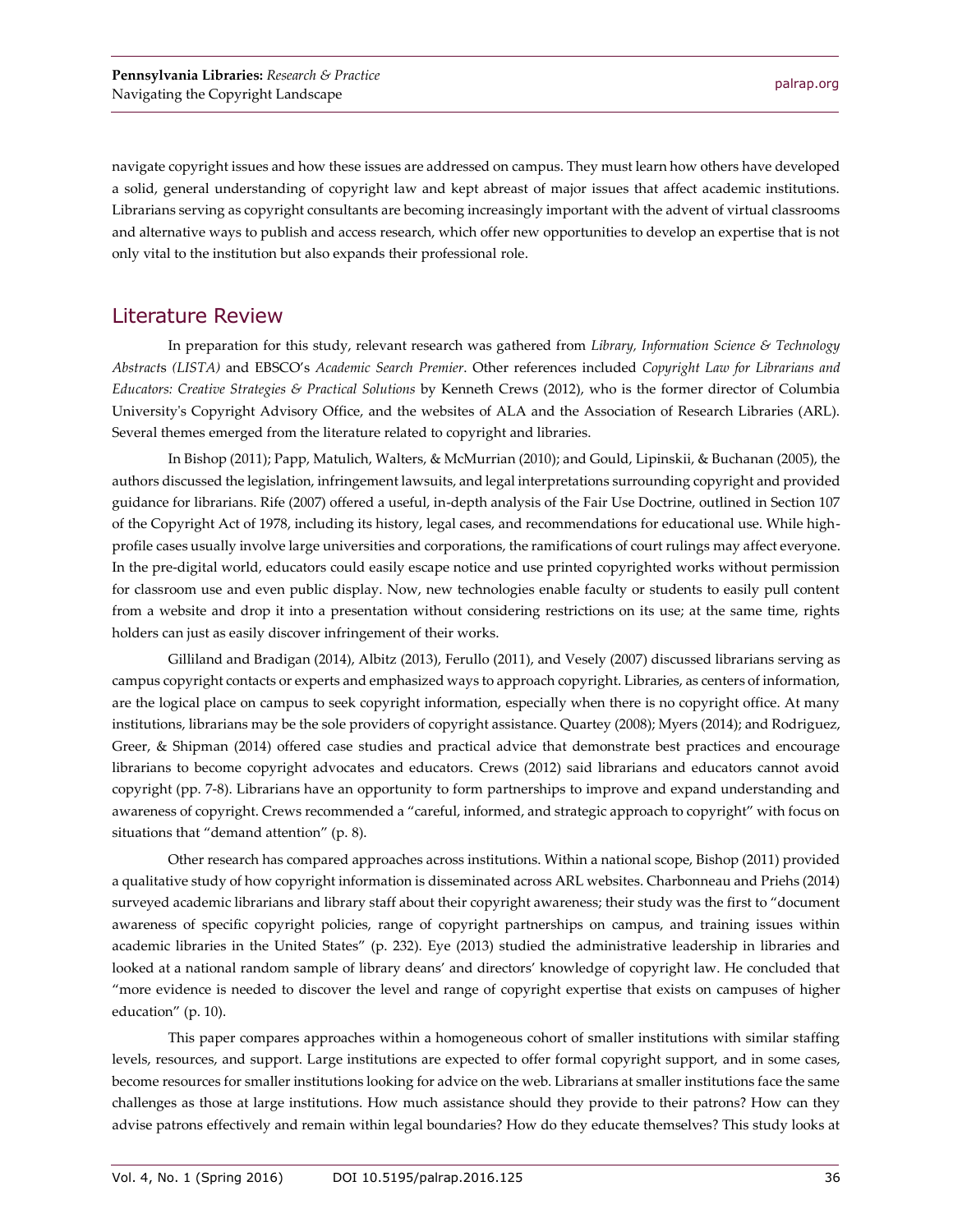how institutions disseminate copyright information and librarians' education and advocacy efforts. Copyright resources for librarians are provided.

## **Study**

This study examined 29 aspirant and peer-group institutions, the list of which was provided by Marywood University's Office of Planning & Institutional Research and is maintained by the Association of Independent College and Universities of Pennsylvania (AICUP). The full-time enrollment (FTE) range for institutions in the sample was 0- 15,189. Nine have an FTE of 0-3,999, 14 have 4,000-6,999, and six have 7,000-15,189. All were private institutions; most are in New York, New Jersey, and Pennsylvania, and all are on the East Coast of the United States. The institutions were selected due to their similarity to the authors' institutions. Marywood University, in Scranton, Pennsylvania, is a Catholic, comprehensive university with approximately 3,000 undergraduate and graduate students. The Commonwealth Medical College, in Scranton, Pennsylvania, enrolls approximately 450 students. Unlike larger universities, libraries at similar institutions were expected to have a smaller staff, be less likely to have a copyright office, and be more likely to have a librarian providing copyright assistance to patrons.

In August 2014 and March 2015, each institution's website was examined to determine whether it had a copyright office, a copyright officer or librarian as copyright contact, library-hosted copyright information, an institutional copyright policy, copyright educational programming, and other resources. After the website review, in January 2016, a short questionnaire was emailed to librarians at the institutions. If the website did not clarify who to contact, the library director was emailed. There may be bias due to the small sample size and examination of only private institutions. The responses to the questionnaire were anonymous (even to the authors), and data may overlap between it and the website review.

## **Results**

#### Website Review

Table 1 outlines the information sought on both the institution's and its library's website. Examined were the library's involvement with copyright as well as information about the Fair Use Doctrine; the Technology, Education, and Copyright Harmonization (TEACH) Act of 2002; and Digital Millennium Copyright Act (DMCA) of 1998<sup>1</sup>. The findings indicate that librarians at small to moderate-size institutions involve themselves in copyright education to varying degrees. At 16 institutions, libraries provide some type of copyright information; eight libraries use LibGuides for this purpose. One institution has a copyright office, staffed by a lawyer and three other people, another lists an administrator as the copyright contact, and four libraries list a librarian as copyright contact. Two institutions offer copyright programming and education for faculty. Twelve have an institutional copyright policy; 16 cover fair use; 19 have information about the TEACH Act; four have information about DMCA.

The fair use doctrine allows copyrighted works to be used for criticism, comment, and teaching while limiting access and distribution. It outlines the four factors test that courts use to determine whether it applies. The TEACH Act addresses using technology in teaching, especially for distance education, and delivering content via course management systems, such as Blackboard and Moodle. Understanding the TEACH Act is important for librarians, since faculty increasingly integrate online components into their courses. One of the main issues DMCA addresses is circumventing technological measures copyright holders employ to protect their works. Librarians should be aware of its exception for nonprofit libraries, archives, and educational institutions, which allows them to circumvent technology when reviewing a work before licensing.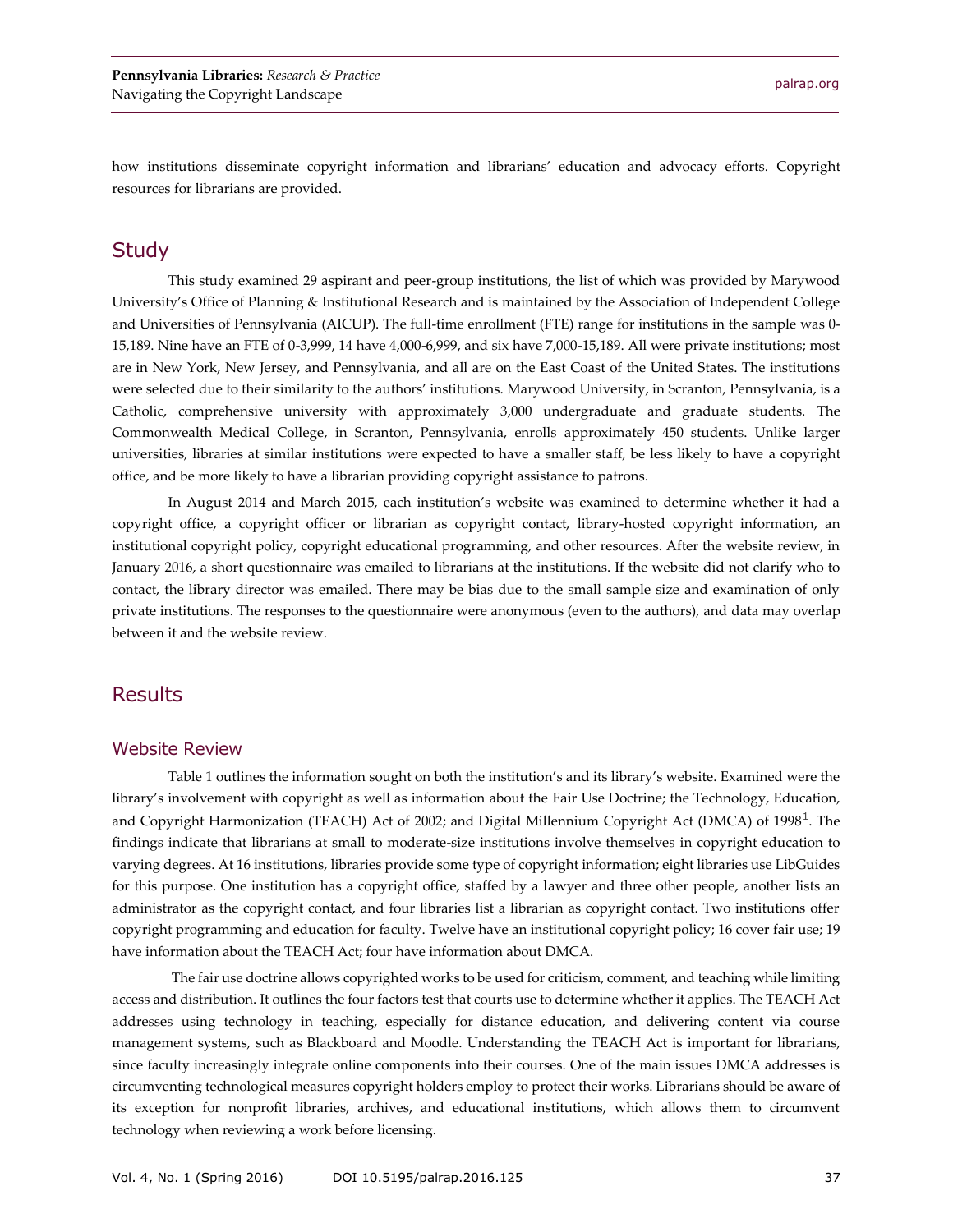#### Table 1

*Information sought on both the institution's and its library's website*

| <b>Information reviewed</b>                        | <b>Institutions with information</b><br>$(n=29)$ |
|----------------------------------------------------|--------------------------------------------------|
| <b>Copyright Office</b>                            | 1                                                |
| <b>Copyright Officer</b>                           | $\overline{2}$                                   |
| <b>Copyright Programming/Education for Faculty</b> | $\overline{2}$                                   |
| <b>Institution Copyright Policy</b>                | 12                                               |
| <b>Fair Use</b>                                    | 16                                               |
| <b>TEACH Act</b>                                   | 19                                               |
| <b>DMCA</b>                                        | $\overline{4}$                                   |
| Librarian as copyright contact person              | $\overline{4}$                                   |
| Library-hosted copyright information               | 16                                               |

## Email Questionnaire

The email questionnaire received 10 responses, the summary of which is outlined in the appendix. All respondents had no official copyright office on campus. When asked who spearheaded copyright initiatives at their institution, six respondents said librarians were either responsible for answering or would at least answer copyright questions. One replied: "We have no formal procedure. The library answers questions when asked for input." Two received assistance from their institution's legal counsel. Two replied that Academic Affairs led copyright initiatives, but librarians were involved. At one institution, the Dean of Academic Affairs was responsible for copyright initiatives. One respondent commented: "We do not have a person or department on our campus who spearheads copyright initiatives." Another wrote: "[f]rankly, it is a neglected function at my institution with no one assigned. We in the library hope to remedy this by advocating for the importance of information issues like this one." Another librarian, who did not participate in the questionnaire, explained in an email: "[W]e don't have a copyright office on campus and no member of the Library services staff has taken that role. Frankly, though we recognize that it is a very serious undertaking, until the University makes copyright compliance an initiative and designates funds and time to that effort, we are going to wait."

Five respondents were the copyright contact on campus: two had served for six months, one for 10 years, one for three years, and one for "several" years. One noted: "The position was recently created and included a focus on copyright outreach." Four indicated that, beyond the website, more copyright information was provided through outreach programs and workshops. Two said copyright information was supplied upon request. One replied: "We make nothing available, believe it or not." Another said: "Not really." Responses overall indicate copyright information is supplied as needed via orientation, workshops, presentations, and consultations.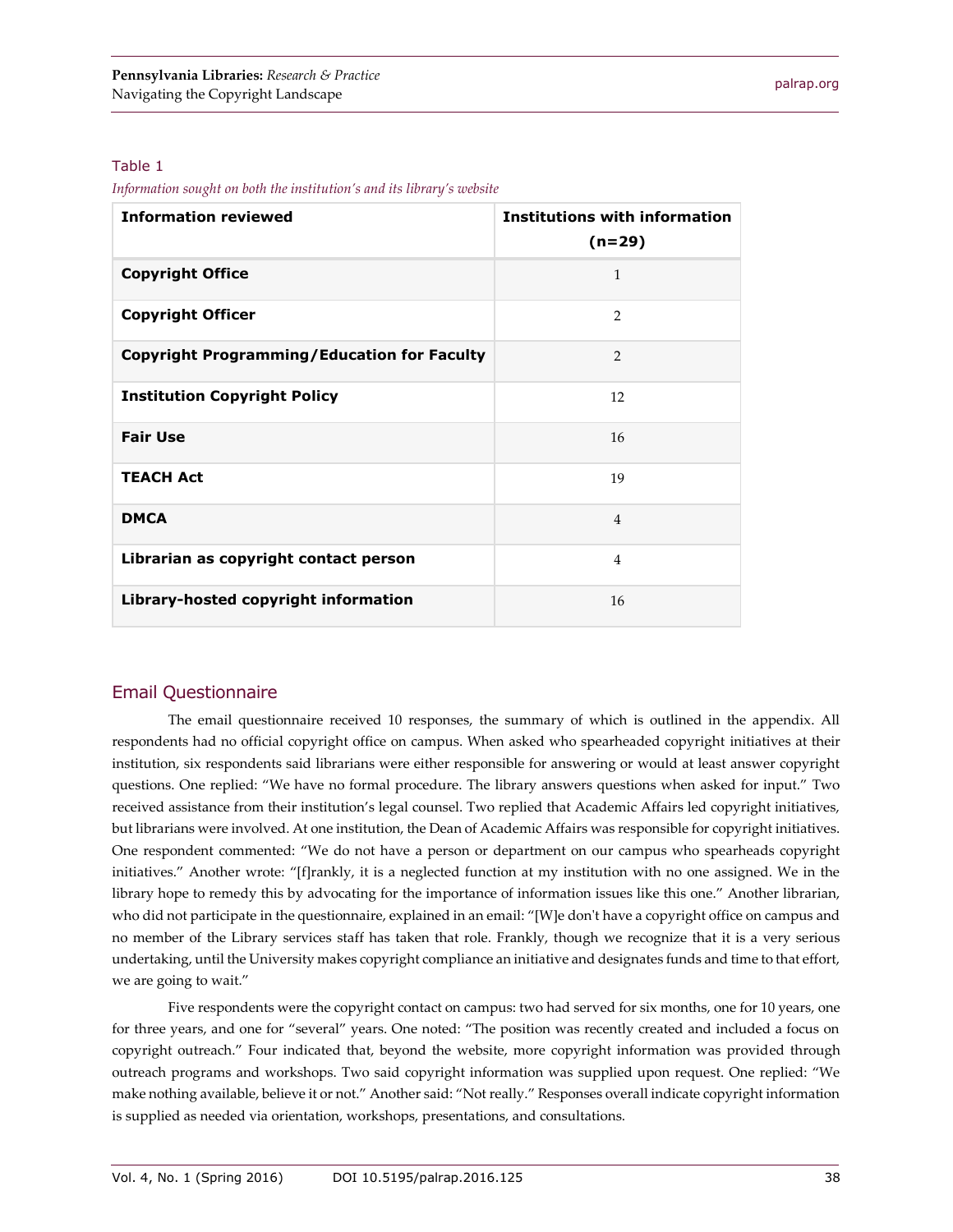When asked to explain how they decide what copyright information to put on the website; one respondent outlined a thorough vetting process that includes reviewing other academic libraries' websites, attending copyright workshops, and consulting the institution's legal counsel. One replied: "Copyright is too complex to provide too much detailed information, though I do have some case studies that are addressed to more common questions." Another concurred but would consider expanding copyright information on the library's website by answering the most frequently asked questions. One stated: "staff discussions of major issues and concerns" determined what information was supplied on the website.

Respondents mostly educate themselves about copyright through reading the literature and attending workshops and webinars. One commented: "Academic Affairs itself is in the process of developing a copyright guideline in consultation with myself and legal affairs." How they market their services and information varied greatly, from "We don't" and "Word of mouth" to LibGuides and research guides on copyright. Respondents collaborate with other departments to educate their community about copyright, including the Center for Excellence in Teaching, Academic Affairs, the University Press, and the Information Technology Department.

Three respondents do not participate in professional organizations related to copyright advocacy, one does but did not elaborate, and another noted: "As a library, we follow ALA's standards and best practices for copyright advocacy, and we have participated in ALA-sponsored events related to copyright. Also, whenever SLA-sponsored<sup>2</sup> events are offered in our area, we attend these too."

## **Discussion**

The website review and email questionnaire indicate that libraries at most of the institutions studied are informally engaged in copyright education. Lack of institutional support may impede their involvement, as noted by two questionnaire respondents, and librarians offer the best service they can within the staffing and budgeting parameters. Few of the institutions (four in the website review, five in the questionnaire) have librarians who have formal copyright responsibilities and actively provide education and advice. The questionnaire responses indicate that, regardless of how involved librarians are with copyright on campus, most self-educate through reading and attending workshops.

Over half of the institutions refer to fair use and the TEACH Act. Although 16 libraries provide some copyright information, in general, it was difficult to find, scattered across website documents and pages and/or located in faculty and student handbooks, student activities pages, and IT documents. Evidence of a formal institutional copyright policy is weak: a policy was available on less than half of the websites. However, more information may be accessible only through institutional portals, which the questionnaire attempted to address.

## Developing a Professional Niche

Librarians new to the profession or to the responsibilities of copyright contact have the benefit of a history of practice, which can guide their professional growth. Copyright knowledge is an essential aspect of many vital librarian positions. Access services or user services librarians may be responsible for course reserves. Interlibrary loan librarians set the electronic lending policies while working with electronic resources librarians to negotiate with vendors. Scholarly communications is an expanding area that requires a deeper knowledge of copyright and can provide a rich professional opportunity. According to the ARL, scholarly communication is:

[T]he system through which research and other scholarly writings are created, evaluated for quality, disseminated to the scholarly community, and preserved for future use. The system includes both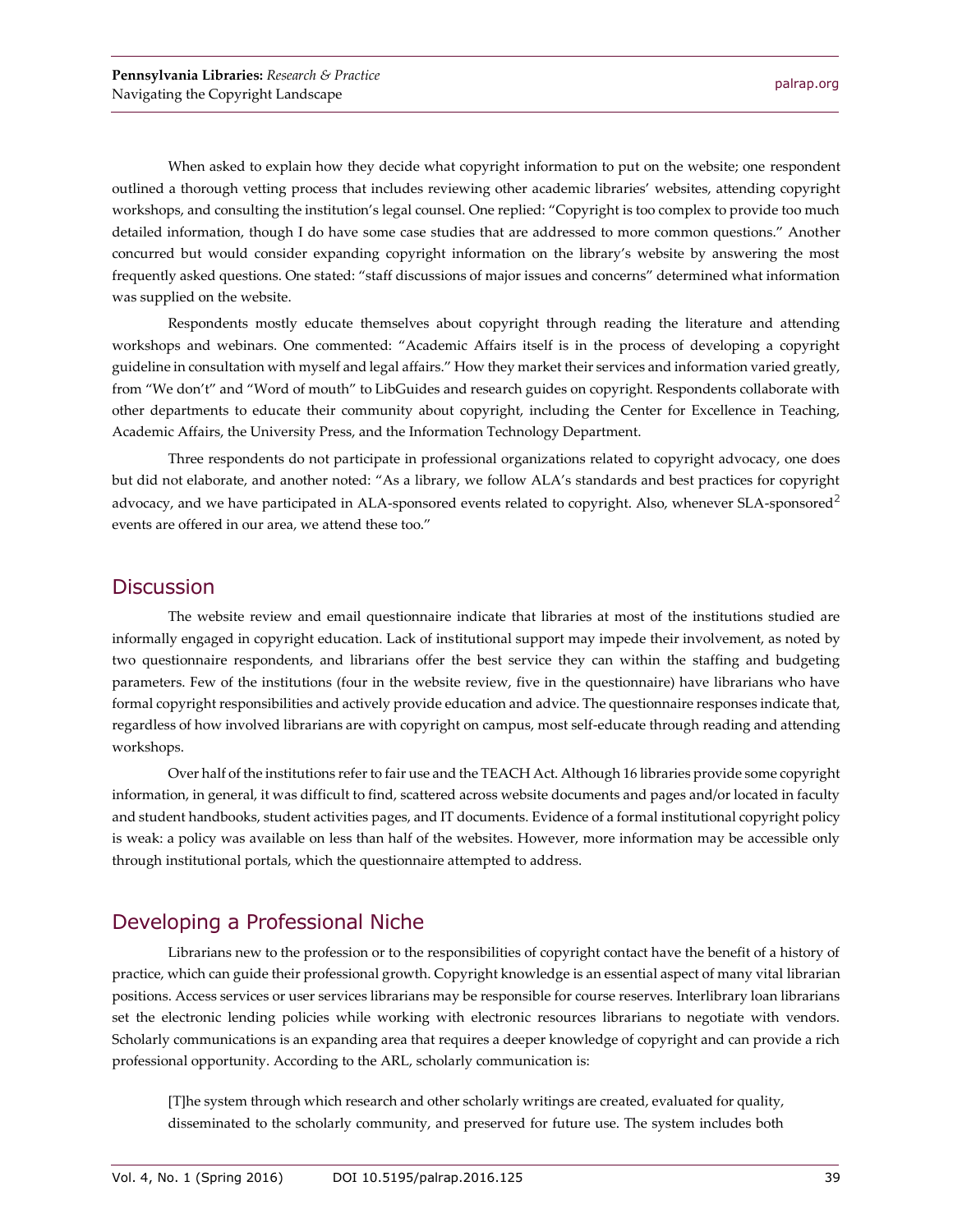formal means of communication, such as publication in peer-reviewed journals, and informal channels, such as electronic listservs (Association of Research Libraries, n.d.).

Increasingly, campuses need someone who can navigate this system. Librarians who have a history of practice and basic understanding of copyright can fill this role. A scholarly communications librarian monitors national copyright and open access trends as well as policy issues, serves as a copyright resource on campus, and develops and manages a digital repository or library publishing platforms. A solid understanding of copyright underlies these activities.

Digital humanities librarianship is another growing field, in which librarians curate digital collections that employ fair use for education and research. Many digital humanities collections are open access and located in the library. "In fact, three out of four highly active digital humanities centers are physically located with their respective University libraries; Maryland Institute for Technology in the Humanities (MITH) at the University of Maryland – College Park, ScholarsLab at the University of Virginia, and Digital Scholarship Commons (DiSC) at Emory University are all housed in the library" (Vandegrift, 2012). As with other collections, libraries can provide direction and resources when using copyrighted work, help scholars fully employ fair use, and help shape collection development policy. In a 2015 study by American Libraries and Gale Cengage, 43% of librarians said they "advocate coordinated digital humanities support across the institution" (Varner & Hswe, 2016).

If librarians are newly charged with copyright responsibilities, they should confirm if their institution has policies that govern the use of copyrighted materials, in particular, a copyright policy. They should also become familiar with fair use, which is often employed to provide students with copyrighted works, and understand the TEACH Act, especially at institutions that support distance learning and use learning management systems, such as Moodle or Blackboard. Librarians involved in education technology and online course design should be familiar with DMCA. Papp, Matulich, Walters, & McMurrian (2010) note the Higher Education Opportunity Act "requires universities and colleges to have a plan to prevent copyright infringement and to inform students of the copyright laws and 'Fair Use' by July 2010" (p. 3). Thus, the institution is responsible for creating, upholding, and educating its employees about the policies. If there is no copyright policy, librarians can work with administration to develop one. Only two librarians noted in the questionnaire that administrators lead copyright initiatives at their institution.

Without much support from administration or an institutional mandate, promoting copyright education and compliance can be challenging. Copyright is complex, and many shy away from it. Faculty tend to pay attention to copyright when the administration makes it a priority. With ever shrinking budgets and competing priorities, smaller institutions are perhaps expected to fly under the radar. Private institutions do not have sovereign immunity, which exempts public institutions from monetary liability under the federal intellectual property law. Ultimately, the final decisions in making copyright policy and the amount of risk the institution is willing to assume may rest with an institution's legal counsel. One institution's website posted the caveat that *individuals* (authors' emphasis) who do not adhere to the institution's copyright policy place themselves at risk of legal action. Such warnings underscore the need for faculty to consider copyright, take steps to inform their students, and learn how to make informed decisions about properly using materials in their teaching, which is where librarians can help.

Copyright advocacy can also help raise library and librarian visibility on campus and offer opportunities for interdepartmental engagement. Six questionnaire respondents collaborated with other departments on copyright issues. Interdepartmental cooperation and communication can foster a greater understanding of how copyright impacts departments' areas of responsibility. Librarians can also create an online copyright guide or webpage to provide direction to their colleagues and raise copyright awareness on campus. LibGuides can include links to free educational materials and highlight library resources to use in teaching. Increasingly, publishers use licenses to control access and restrict distribution of their content. Librarians are well-acquainted with the licenses governing library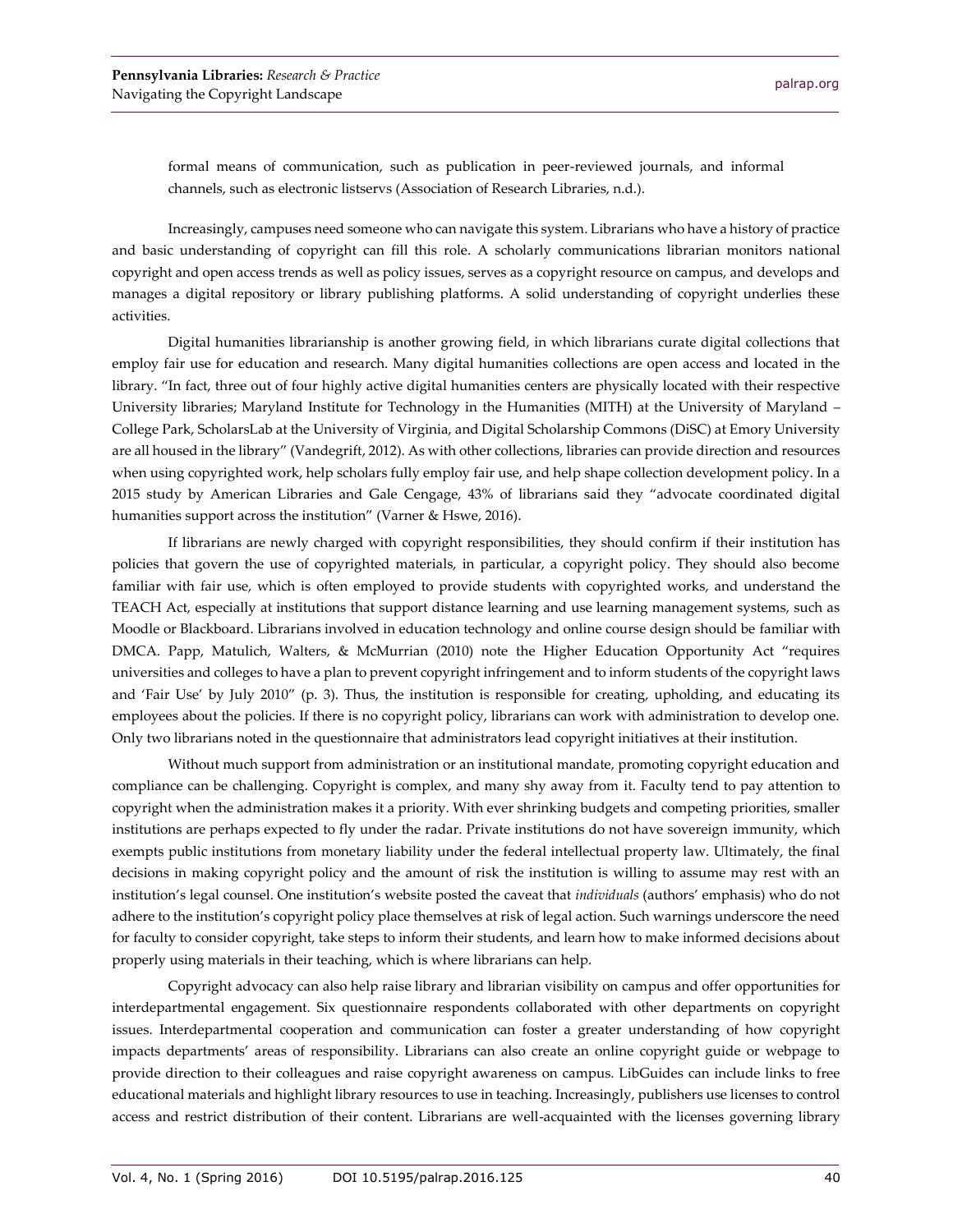resources, which enables them to help patrons make correct use of copyrighted materials for teaching, research, and presentations.

Faculty and students should view librarians as copyright consultants, which allows them to educate patrons about copyright and help them make informed decisions. How did faculty access this article, video, or audio recording? How will they provide access to their students? How much material is needed to be effective? Who owns the copyright to the material? How do fair use and the TEACH Act come into consideration? With these questions and examples in mind, patrons and librarians can consider the most responsible way to use copyrighted works. For example, Conlogue frequently receives requests from students who want to show a movie on campus. She meets with students in person if possible and discusses the four factors of fair use, the intended use, and the individual licensing restrictions for a given film. She directs the students to contact the rights holder to seek permission and helps them locate the contact information.

Faculty may receive requests for a copy of or to use their published work. If they have signed over their copyright to a journal publisher, they cannot give permission for its use. Librarians can help them navigate the rights and responsibilities of their published work. Global access to online citation indexes allows their research to have a larger reach, but foreign researchers may not understand or strictly adhere to US Copyright Law. Faculty can be confused about what they can provide colleagues without jeopardizing their relationship with journals. They should review their author agreement and contact the journal to determine if they may distribute a copy of their work for research or educational purposes.

## Opportunities for Professional Development

Through education and professional development, new librarians can develop a basic copyright knowledge and take their career to the next level. One librarian said in the questionnaire: "I'm presently pursuing a certificate in copyright management from SLA." ALA offers books, ebooks, workshops, and courses on copyright. Most professional conferences sponsor programs or presentations related to copyright. There are also free and fee-based courses online. The Special Libraries' Association (SLA) offers a certificate in copyright management; participants select eight feebased courses from a comprehensive curriculum that can be tailored to professional needs. In the summer of 2014, the Office of Copyright and Scholarly Communications at Duke University offered a free MOOC, called "Copyright for Educators and Librarians." Smith (2016) noted that, due to such positive response, it was introduced again in 2015 in an on-demand format, which allows participants to start and complete the course at their own pace. A new additional course in 2016 is called "Copyright for Multimedia," which deals with data, images, music, and film.

Monitoring trends and considering the larger picture are also important for librarians. Educators and students are not just consumers of information but also creators who are interested in sharing their scholarly work. The struggle between information as a commodity and information for the common good plays out in the political arena nationally and internationally. ALA publishes legislative updates through the Washington Office District Dispatch Blog [\(districtdispatch.org\)](http://www.districtdispatch.org/). It focuses on policy issues and legislation but also provides resources to advocate for better information access. The World Intellectual Property Organization (WIPO) publishes a magazine quarterly that deals with broader issues but occasionally includes articles specifically about copyright. For example, it recently published an article that discusses libraries' and archives' increasing support of scholars and researchers and their engagement in copyright that has a global reach (Hackett 2015). The Stanford Center for Internet and Society at Stanford Law School operates the Fair Use Project, which is the "only organization in the country dedicated specifically to providing free and comprehensive legal representation to authors, filmmakers, artists, musicians and other content creators who face unmerited copyright claims, or other improper restrictions on their expressive interests" (American Library Association, 2014). Its website hosts a blog, resources, press releases, multimedia, and a list of experts. Because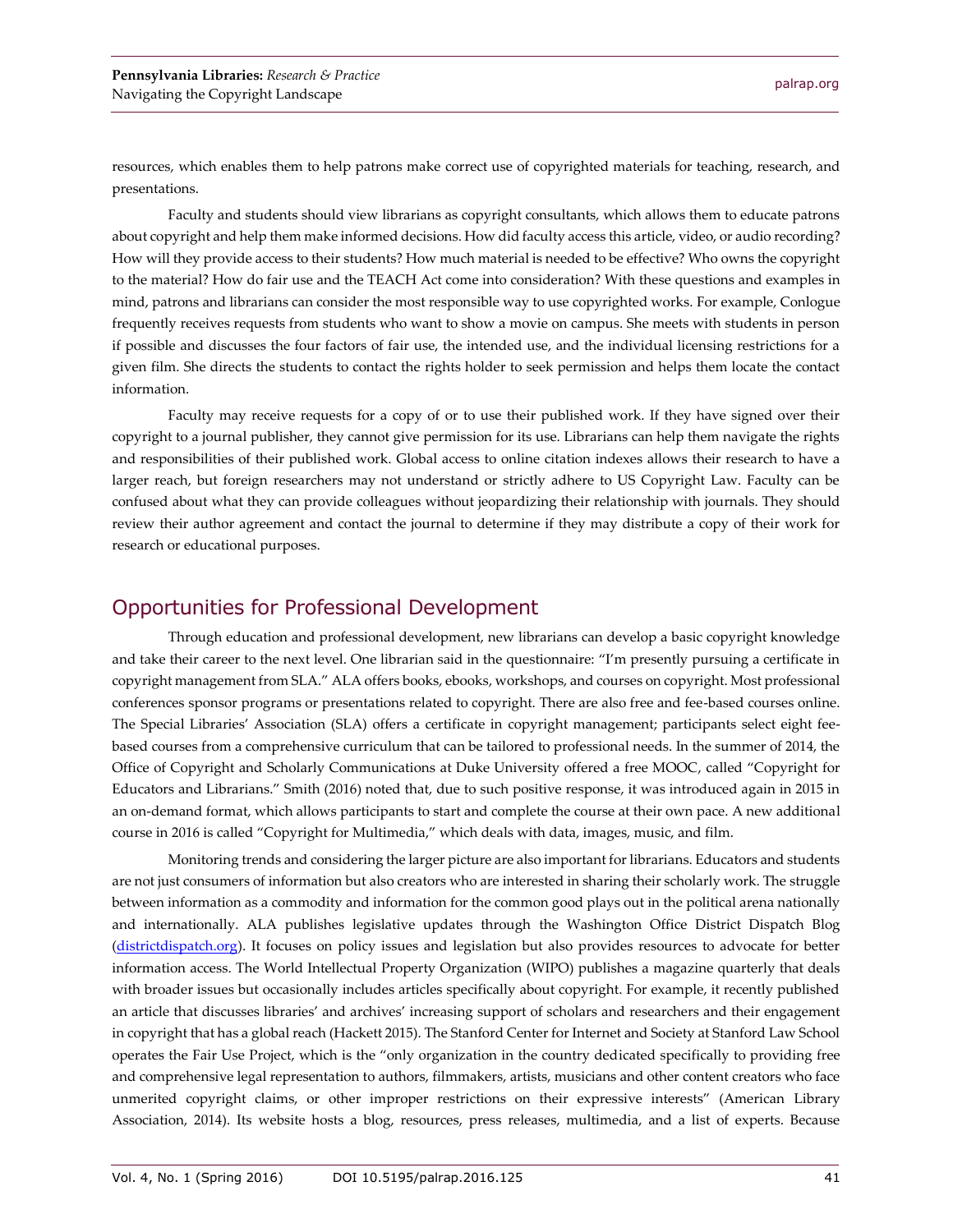copyright issues can be polarizing, librarians should be aware of the different points of view and monitor current activities.

## Service to the Profession

Librarians can address copyright issues on the local level, either within their institution or regional library associations, or on a national or international level. ALA's Office for Information Technology has a Policy Advisory Committee Education Subcommittee that "advocates for public policies that support and encourage efforts by libraries to ensure free and open access to electronic information resources" (American Library Association, n.d.). One of the International Federation of Library Associations (IFLA) Strategic Program groups is the Committee on Copyright and Other Legal Matters. Subject librarians may find opportunities to serve through subject discipline organizations. Service to the profession can also be done with social media: Facebook, Twitter, and blogs are great outlets to share information among peers and connect on a national and international level.

## Conclusion

Smaller institutions may not have the resources to maintain a copyright office, but ignorance of the law or whether a work is protected is not an accepted legal defense. Lacking formal and cohesive policies, educational opportunities, and copyright information at an institution creates a challenge, but everyone who wants to use copyrighted material for teaching, presentations, and research must understand and apply copyright basics. Librarians must actively educate themselves about copyright to avoid being stymied in over-analysis, misinformation, and fear of doing the wrong thing. Ultimately, copyright education increases confidence, saves time in planning, reduces anxiety, and protects both the institution and individual. Librarians should proactively advocate for copyright policies and education. Advocating takes time, effort, and relationship building, but it can be done. Librarians can educate patrons and help them work through more complex issues while bringing copyright to the forefront of institutional awareness. Copyright education and guidance provides librarians with an excellent opportunity to raise their visibility on campus and develop a valuable niche within their institution and beyond. This website review and email questionnaire serves as a pilot study to answer how librarians at small to moderate-size institutions engage in copyright education. An expanded and more structured assessment of a larger number of institutions will be conducted.

## Notes

<sup>&</sup>lt;sup>1</sup> The fair use doctrine permits use of protected works under certain circumstances. See [http://www.copyright.gov/fair-use/more](http://www.copyright.gov/fair-use/more-info.html)[info.html.](http://www.copyright.gov/fair-use/more-info.html) The TEACH Act enables accredited nonprofit educational institutions to use copyrighted works for distance education. See https://www.copyright.com/Services/copyrightoncampus/basics/teach.html</u>. The DMCA was an effort to address the impact of technology and digital works on copyright-related issues. See [http://www.copyright.gov/legislation/dmca.pdf.](http://www.copyright.gov/legislation/dmca.pdf)

<sup>2</sup> Special Libraries' Association.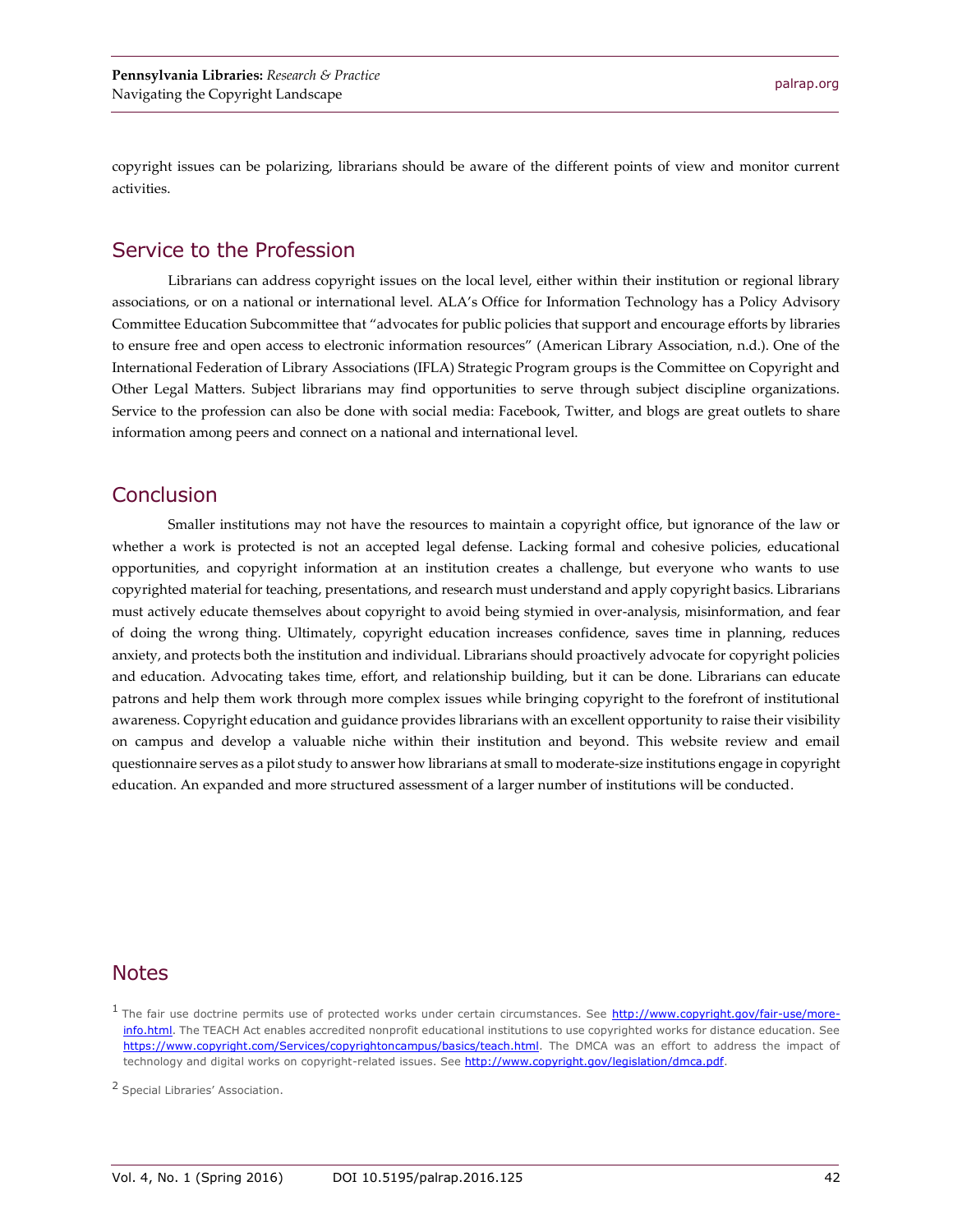## References

- Albitz, R.S. (2013). Copyright information management and the university library: Staffing, organizational placement and authority. *Journal of Academic Librarianship*, *39*(5), 429-35. doi[:10.1016/j.acalib.2013.04.002](http://dx.doi.org/10.1016/j.acalib.2013.04.002)
- American Library Association. (2014). *Copyright: An interpretation of the code of ethics*. Retrieved from <http://www.ala.org/advocacy/proethics/copyright>
- American Library Association (n.d). *OITP copyright education subcommittee*. Retrieved from <http://www.ala.org/groups/committees/subcommittees/ala-ces>
- Association of Research Libraries (n.d.). *Scholarly communication*. Retrieved fro[m http://www.arl.org/focus-areas/scholarly](http://www.arl.org/focus-areas/scholarly-communication#.VrI85lKF-So)[communication#.VrI85lKF-So](http://www.arl.org/focus-areas/scholarly-communication#.VrI85lKF-So)
- Bishop, J. (2011, June). Copyright across the cohort: A qualitative evaluation of the dissemination of intellectual property information on ARL websites. *Library Philosophy and Practice*. Retrieved from<http://unllib.unl.edu/LPP/bishop.htm>
- Charbonneau, D. H., & Priehs, M. (2014). Copyright awareness, partnerships, and training issues in academic libraries. *The Journal of Academic Librarianship*, *40*(3-4), 228-233. doi[:10.1016/j.acalib.2014.03.009](http://dx.doi.org/10.1016/j.acalib.2014.03.009)
- Crews, K. D. (2012). *Copyright law for librarians and educators: Creative strategies & practical solutions* (3rd ed.). Chicago: American Library Association.
- Eye, J. (2013). Knowledge level of library deans and directors in copyright law. *Journal of Librarianship and Scholarly Communication*, *2*(1), 1-14. doi[:10.7710/2162-3309.1103](http://doi.org/10.7710/2162-3309.1103)
- Ferullo, D.L. (2011). Managing copyright services at a university. *Reference & User Services Quarterly*, *51*(2), 111-114. doi[:10.5860/rusq.51n2.111](http://dx.doi.org/10.5860/rusq.51n2.111)
- Gilliland, A.T., Bradigan. P.S. (2014). Copyright information queries in the health sciences: Trends and implications from the Ohio State University. *Journal of the Medical Library Association*, *102*(2), 114-117. doi[:10.3163/1536-5050.102.2.011](http://dx.doi.org/10.3163%2F1536-5050.102.2.011)
- Gould, T. H., Lipinski, T. A., & Buchanan, E. A. (2005). Copyright policies and the deciphering of fair use in the creation of reserves at university libraries. *The Journal of Academic Librarianship*, *31*(3), 182-197. doi[:10.1016/j.acalib.2005.02.001](http://dx.doi.org/10.1016/j.acalib.2005.02.001)
- Hackett, T. (2015, December). Time for a single global copyright framework for libraries and archives. *WIPO Magazine*. Retrieved from [http://www.wipo.int/wipo\\_magazine/en/2015/06/article\\_0002.html](http://www.wipo.int/wipo_magazine/en/2015/06/article_0002.html)
- Myers, C. S. (2014). Answering copyright questions at the reference desk: A guide for academic librarians. *The Reference Librarian*, 55(1), 49-73. doi: 10.1080/02763877.2014.856260
- Papp, R., Matulich, E., Walters, M., & McMurrian, R. (2010). Campus perceptions of fair use violations: Implications for university policy development. *Research in Higher Education Journal*, *9*, 1-9. Retrieved from <http://www.aabri.com/manuscripts/10570.pdf>
- Quartey, S. (2008). Developing a campus copyright education program: Conquering the challenge. *Journal of Interlibrary Loan, Document Delivery & Electronic Reserve*, *18*(1), 93-100. doi[:10.1300/J474v18n01\\_10](http://dx.doi.org/10.1300/J474v18n01_10)
- Rife, M.C. (2007). The fair use doctrine: History, application, and implications for (new media) writing teachers. *Computers and Composition*, *24*(2), 154-178. doi[:10.1016/j.compcom.2007.02.002](http://dx.doi.org/10.1016/j.compcom.2007.02.002)
- Rodriguez, J. E., Greer, K., & Shipman, B. (2014). Copyright and you: Copyright instruction for college students in the digital age. *The Journal of Academic Librarianship*, *40*(5), 486-491. doi[:10.1016/j.acalib.2014.06.001](http://dx.doi.org/10.1016/j.acalib.2014.06.001)
- Smith, K. (2016, January 6). *Copyright MOOCs, new and refreshed*. Retrieved from <http://blogs.library.duke.edu/scholcomm/2016/01/06/copyright-moocs-new-and-refreshed/>
- Vandegrift, M. (2012, June 27). What is digital humanities and what's it doing in the library? *In the Library with the Lead Pipe*. Retrieved from<http://www.inthelibrarywiththeleadpipe.org/2012/dhandthelib/>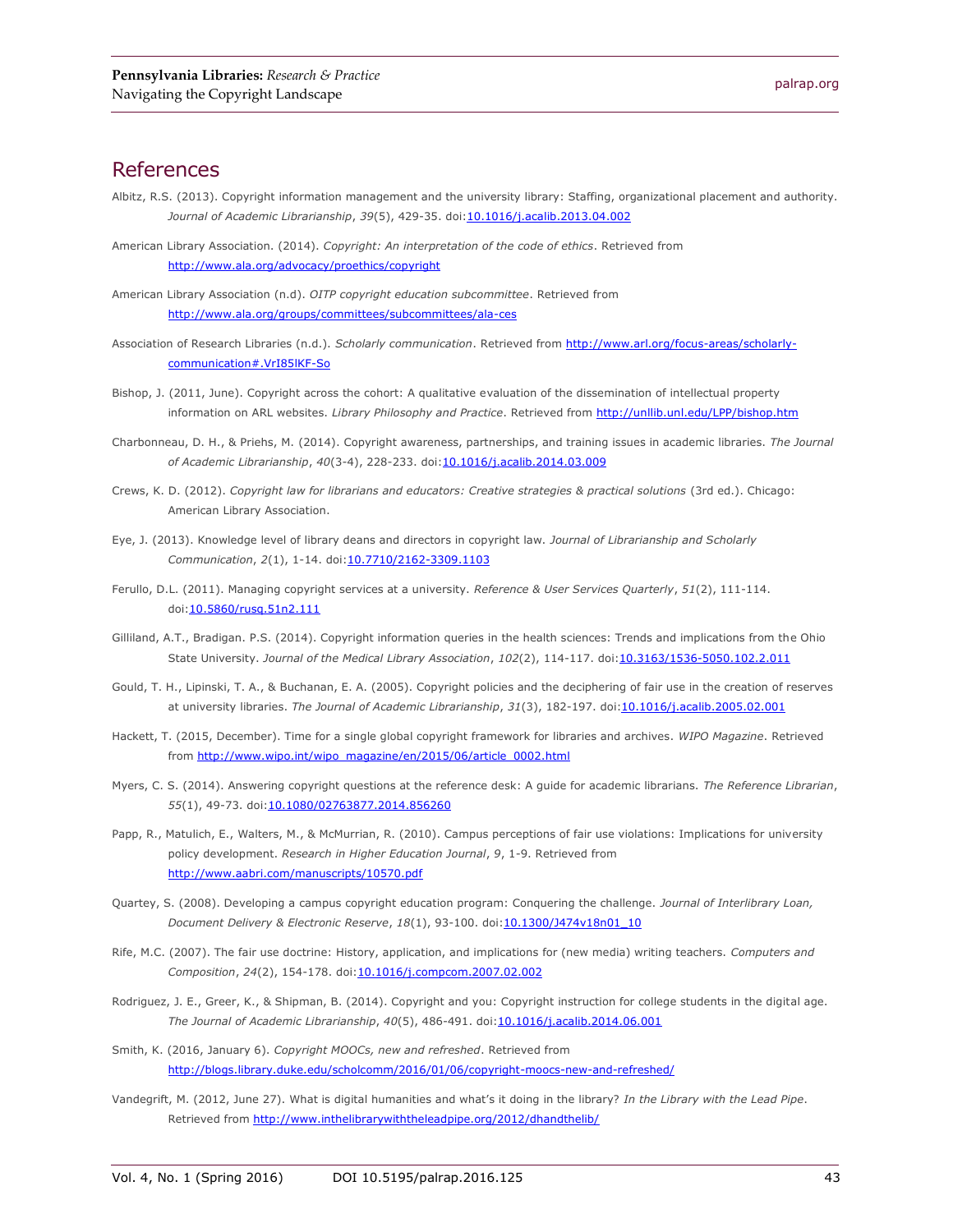- Varner, S., & Hswe, P. (2016, January). Digital humanities in libraries: a new American Libraries/Gale Cengage survey shows uncertainty and adaptation in this growing field. Retrieved from <https://americanlibrariesmagazine.org/2016/01/04/special-report-digital-humanities-libraries/>
- Vesely, S. A. (2007). Do you need a copyright librarian? *Internet Reference Services Quarterly*, *11*(4), 69-82. doi[:10.1300/J136v11n04\\_05](http://dx.doi.org/10.1300/J136v11n04_05)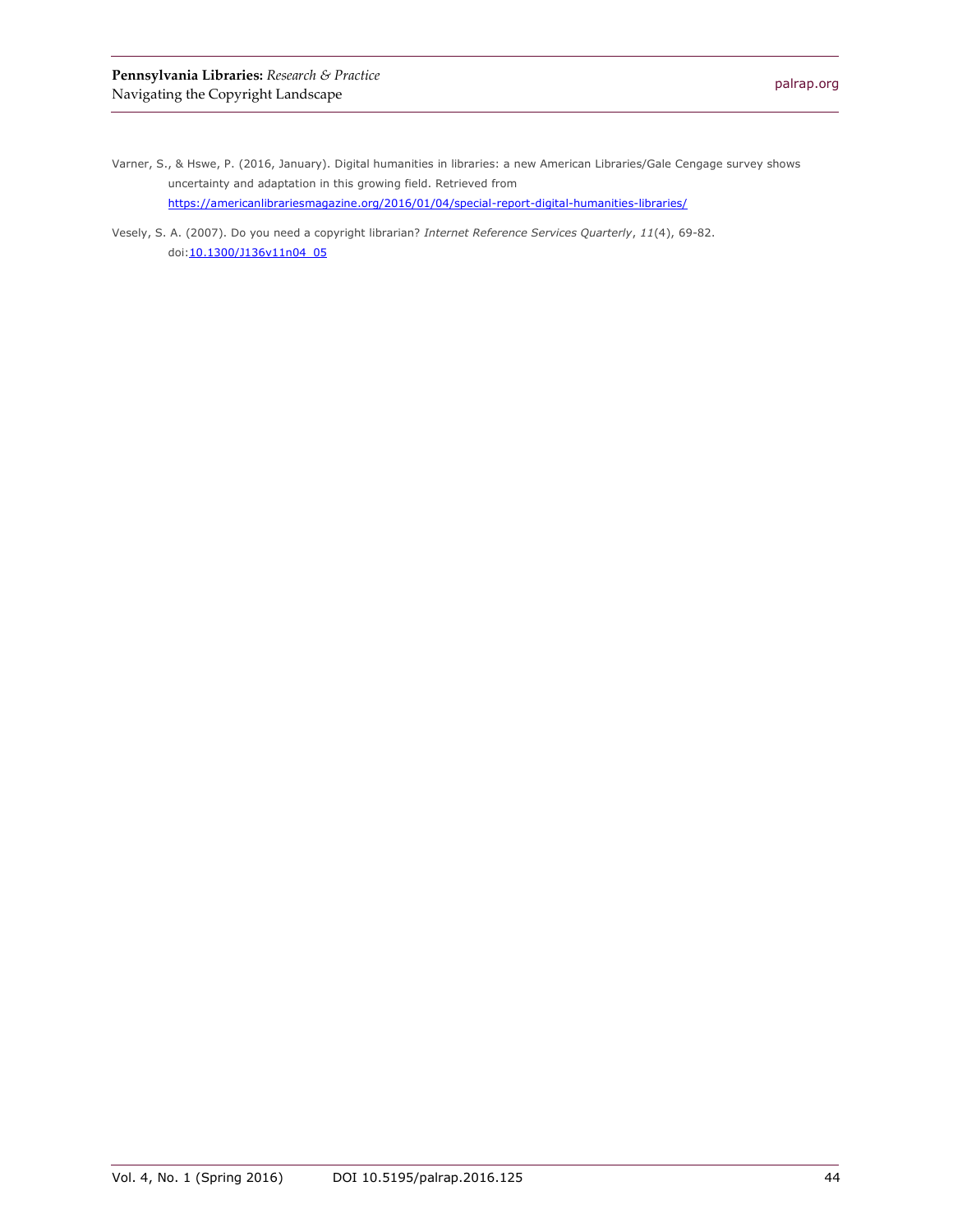## Appendix

## **Questionnaire**

1. Do you have an official Copyright Office that addresses copyright issues at your institution?

10 responses: 0 yes; 10 no

2. Who staffs the office?

1 response: No office

3. Who spearheads copyright initiatives at your institution?

10 responses: Administrators in Academic Affairs (2); librarians (6); legal counsel (2); no one (2); information technology (1)

4. If you are the copyright contact on campus, how long have you been in this role?

5 responses: 6 months (2); 10 years (1); several years (1); 3 years (1)

5. Is there more information about copyright provided to the community that is not on your institution's website? (Ex. intranet, handouts)

> 9 responses: Nothing available (3); workshops/presentations (4); handouts to faculty at orientation (1); faculty handbook (1)

6. How do you decide what copyright information to put on the website?

8 responses: Persistent issues/common questions (1); we post only about reserves (1); we only post the policy and some websites (1); focus on general principles only (1); I don't know (1); collaborate with library colleagues to determine scope and consulting with legal counsel (1); we don't have much on copyright on the website (1); staff input (1)

7. How do you stay informed and educate yourself about copyright issues?

14 responses (some respondents provided several examples): Webinars/workshops (6); reading articles (6); professional involvement with ALA (1); pursuing copyright management certificate (1)

8. How do you market your services/information?

11 responses (some respondents provided several examples: We don't (2); LibGuides (2); social media (1); library website (1); word of mouth (4); liaison responsibilities (1)

9. Do you collaborate with other departments to educate the community about copyright?

8 responses: Center for Excellence in Teaching and Learning (1); Academic Affairs (1); Instructional Technology (1); faculty groups (1); Information Technology (1); University Press (1); we don't (2)

10. Do you participate in professional organizations related to copyright advocacy?

4 responses: No (3); yes (1)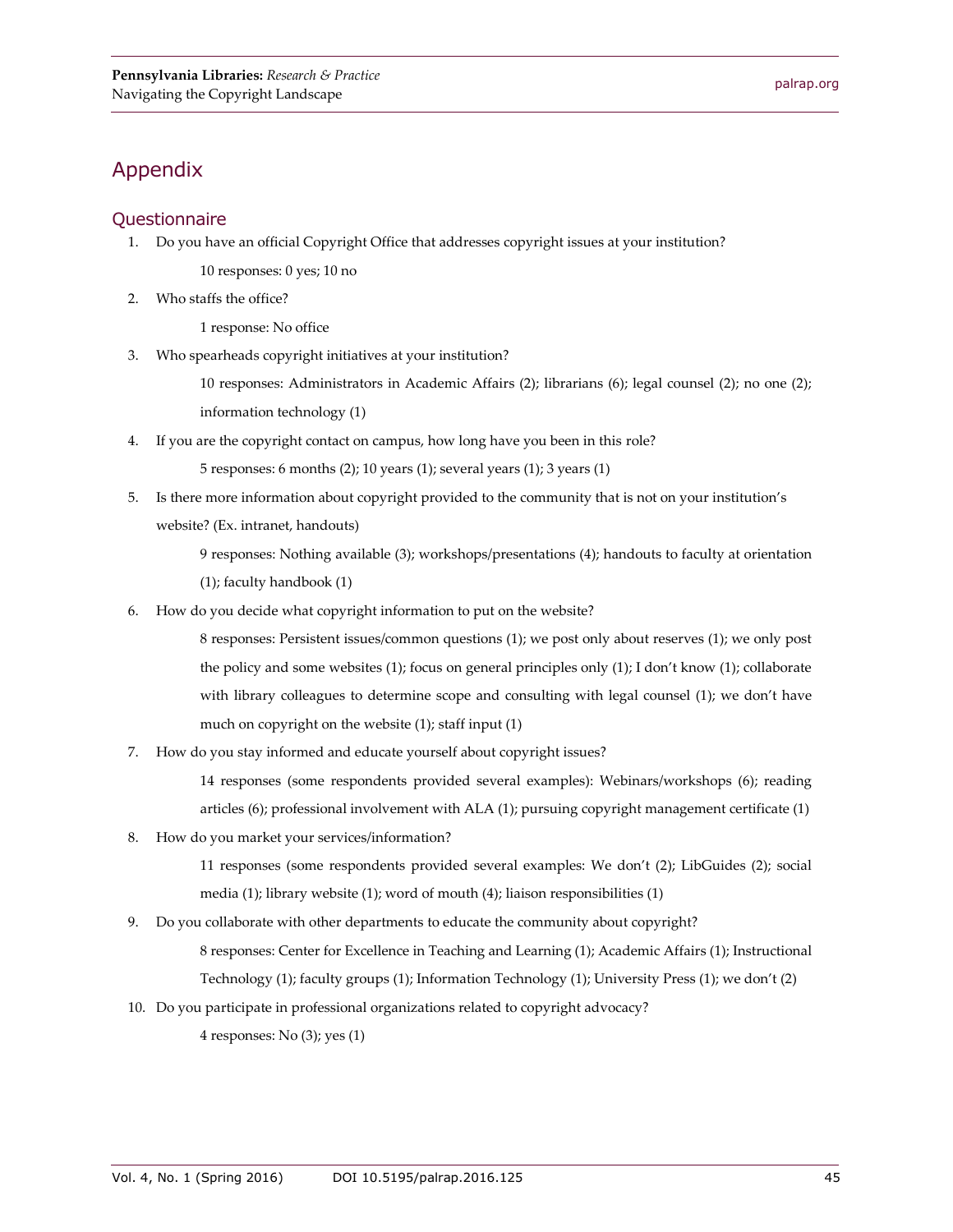## **Resources**

#### **The ALA Washington Office District Dispatch**

<http://www.districtdispatch.org/>

#### **The Berkman Center for Internet and Society at Harvard University**

#### <https://cyber.law.harvard.edu/>

*The Berkman Center's mission is to explore and understand cyberspace; to study its development, dynamics, norms, and standards; and to assess the need or lack thereof for laws and sanctions.*

#### **Coalition for Networked Information**

#### <https://www.cni.org/>

*The Coalition for Networked Information (CNI) is dedicated to supporting the transformative promise of digital information technology for the advancement of scholarly communication and the enrichment of intellectual productivity.*

#### **Copyright for Educators and Librarians**

<https://www.coursera.org/learn/copyright-for-education>

#### **Copyright Alliance**

#### <https://copyrightalliance.org/>

*The Copyright Alliance is a non-profit, non-partisan public interest and educational organization representing artists, creators, and innovators across the spectrum of copyright disciplines, including membership organizations, associations, unions, companies and guilds, representing artists, creators and innovators, and thousands of individuals.*

#### **Copyright Librarian**

#### <http://simsjd.com/copyrightlibn/>

*Nancy Sims, lawyerbrarian at large*

#### **Copyright for Multimedia**

<https://www.coursera.org/learn/copyright-for-multimedia>

#### **The Electronic Frontier Foundation**

#### <https://www.eff.org/>

*The Electronic Frontier Foundation is the leading nonprofit organization defending civil liberties in the digital world. Founded in 1990, EFF champions user privacy, free expression, and innovation through impact litigation, policy analysis, grassroots activism, and technology development. We work to ensure that rights and freedoms are enhanced and protected as our use of technology grows.*

#### **The Fair Use Project**

<http://cyberlaw.stanford.edu/focus-areas/copyright-and-fair-use>